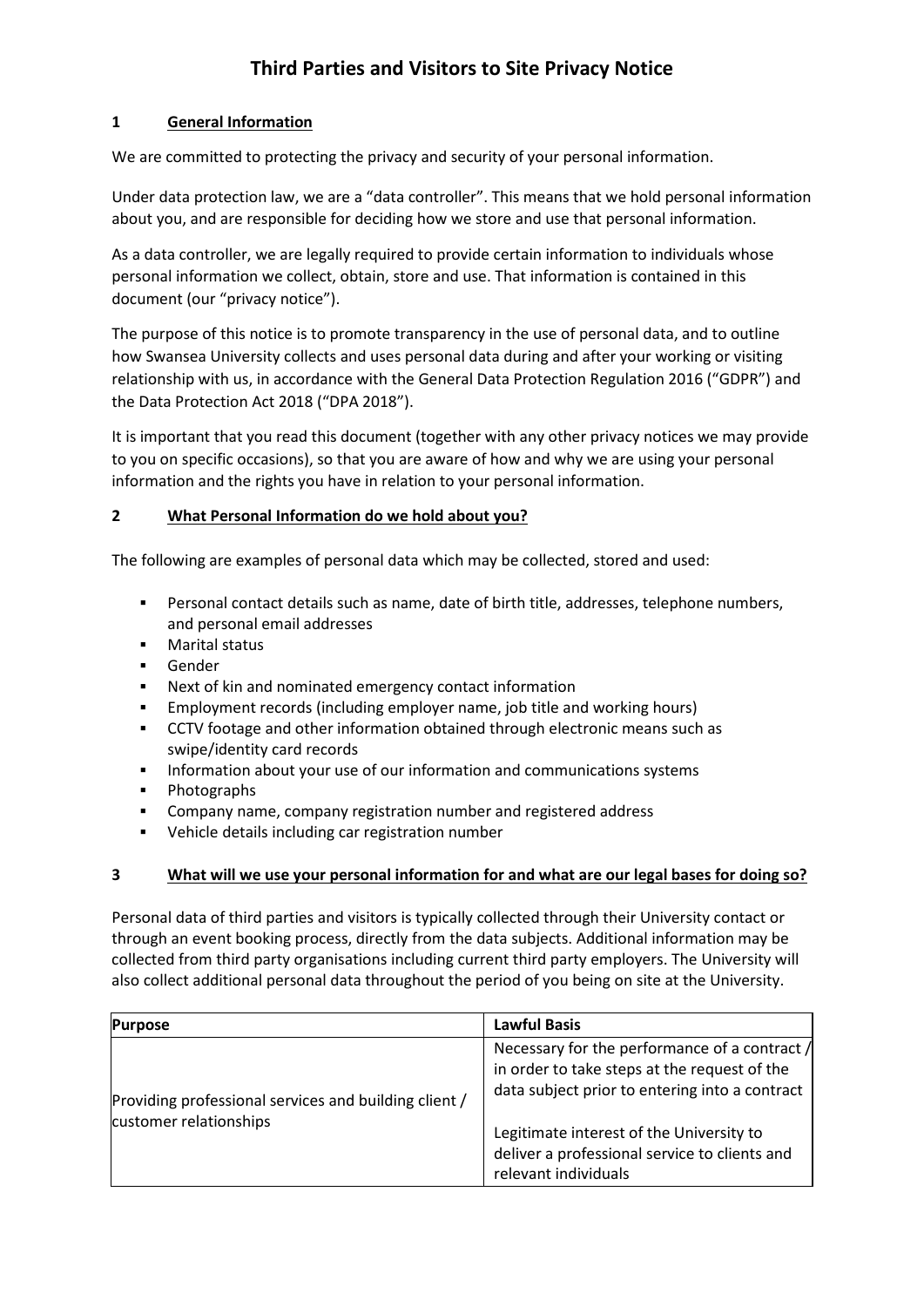| Ensuring the safety and security of the University, its<br>people and facilities                                                                                                                                                          | Compliance with a legal obligation                                                                                                                                                                                                                                                                          |
|-------------------------------------------------------------------------------------------------------------------------------------------------------------------------------------------------------------------------------------------|-------------------------------------------------------------------------------------------------------------------------------------------------------------------------------------------------------------------------------------------------------------------------------------------------------------|
| To support the NHS Wales Test, Trace Protect service<br>in the event that the contact tracing process is<br>initiated where it is in the public interest to ensure<br>the safety of all of our staff, students and visitors on<br>campus. | Compliance with a legal obligation /<br>necessary for the performance of a task<br>carried out in the public interest or in the<br>exercise of official authority vested in the<br>controller                                                                                                               |
| Registering you as a visitor to the University and<br>issuing identity access cards to visitors of campus                                                                                                                                 | Legitimate interest of maintaining security<br>whilst allowing visitors access to university<br>areas                                                                                                                                                                                                       |
| To monitor your use of our information and<br>communication systems to ensure compliance with<br>the University's IT policies, where applicable                                                                                           | Legitimate interest of ensuring proper usage<br>and network security of University IT systems                                                                                                                                                                                                               |
| Providing visitor parking permits                                                                                                                                                                                                         | Legitimate interest of the University to<br>deliver a professional service to clients and<br>relevant individuals                                                                                                                                                                                           |
| Business management and planning, including<br>accounting and auditing                                                                                                                                                                    | Compliance with a legal obligation and/or<br>legitimate interest of sound management of<br>the business of the University                                                                                                                                                                                   |
| To prevent fraud                                                                                                                                                                                                                          | Compliance with a legal obligation                                                                                                                                                                                                                                                                          |
| For direct marketing purposes                                                                                                                                                                                                             | Legitimate interest of the University to<br>communicate to you relevant information<br>(please note, the University will only<br>communicate to you via electronic means if<br>we have your specific consent to do so in line<br>with the Privacy and Electronic<br><b>Communications Regulations 2003)</b> |

## **Lawful basis for processing your Personal Data under the GDPR and DPA 2018**

Personal data will only be processed when the law permits this to happen. Most commonly personal data will be processed in the following circumstances:

- Where you have given us your consent
- In order to fulfil Swansea University's obligations to you as part of your contract of employment.
- Where Swansea University needs to comply with a legal obligation (for example, the detection or prevention of crime and financial regulations)
- Where it is necessary for Swansea University's legitimate interests (or those of a third party) and your interests and fundamental rights do not override those interests.
- To protect the vital interests of the data subject or of another person (for example, in the case of a medical emergency)
- In order to perform a task carried out in the public interest

## **Special Category Data**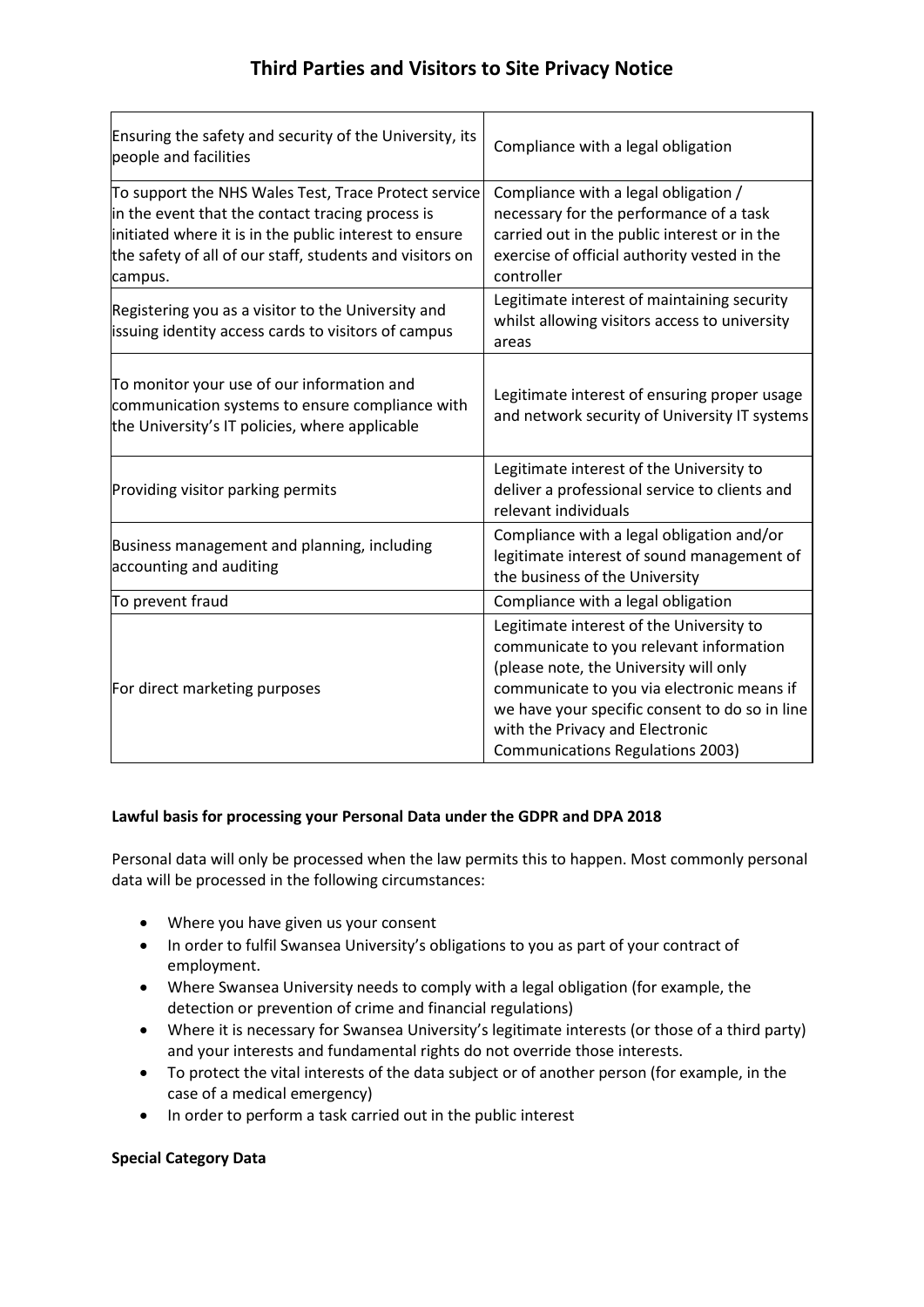We may only process special category personal data in the following circumstances where, in addition to a lawful basis for processing, there exists one of the following grounds:

- Explicit consent where you have given us explicit consent.
- Legal obligation related to employment The processing is necessary for a legal obligation in the field of employment and social security law or for a collective agreement.
- Vital interests The processing is necessary in order to protect the vital interests of the individual or of another natural person where the data subject is physically or legally incapable of giving consent. This is typically limited to processing needed for medical emergencies.
- Not for profit bodies The processing is carried out in the course of the legitimate activities of a not-for-profit body and only relates to members or related persons and the personal data is not disclosed outside that body without consent.
- Public information The processing relates to personal data which is manifestly made public by the data subject.
- Legal claims The processing is necessary for the establishment, exercise or defence of legal claims or whenever courts are acting in their judicial capacity.
- Substantial public interest The processing is necessary for reasons of substantial public interest, on the basis of Union or Member State law.
- Healthcare The processing is necessary for healthcare purposes and is subject to suitable safeguards.
- Public health The processing is necessary for public health purposes and is based on Union or Member State law.
- Archive The processing is necessary for archiving, scientific or historical research purposes, or statistical purposes and is based on Union or Member State law. Member States can introduce additional conditions in relation to health, genetic, or biometric data.

In limited circumstances Swansea University may contact you for your written consent to the processing of particularly sensitive data. In such circumstances the University will provide you with full details of the information needed and the reason it is needed, so that you can consider whether you wish to give your consent.

Where you may have provided your consent to the collection, processing and transfer of your personal data for a specific purpose, you have the right to withdraw your consent for that specific processing at any time. Once the University has been notified that you have withdrawn your consent, we will no longer process your data for the purpose or purposes you originally agreed to, unless we have another legitimate basis for doing so in law. If the latter is the case we will inform you of this legitimate basis.

Swansea University will only use personal data for the purposes for which it was collected unless it is considered reasonably that it is needed for another purpose and the reason is compatible with the original purpose. If the University needs to use your personal data for an unrelated purpose, it will notify you and will explain the legal basis that permits it to do so. The University may process your personal data without your knowledge or consent, in compliance with this policy and procedure, where this is permitted by law.

## **7 Who do we share your information with?**

Swansea University may share your personal data with third parties where required by law, where it is necessary to administer the working relationship with you or where there is another legitimate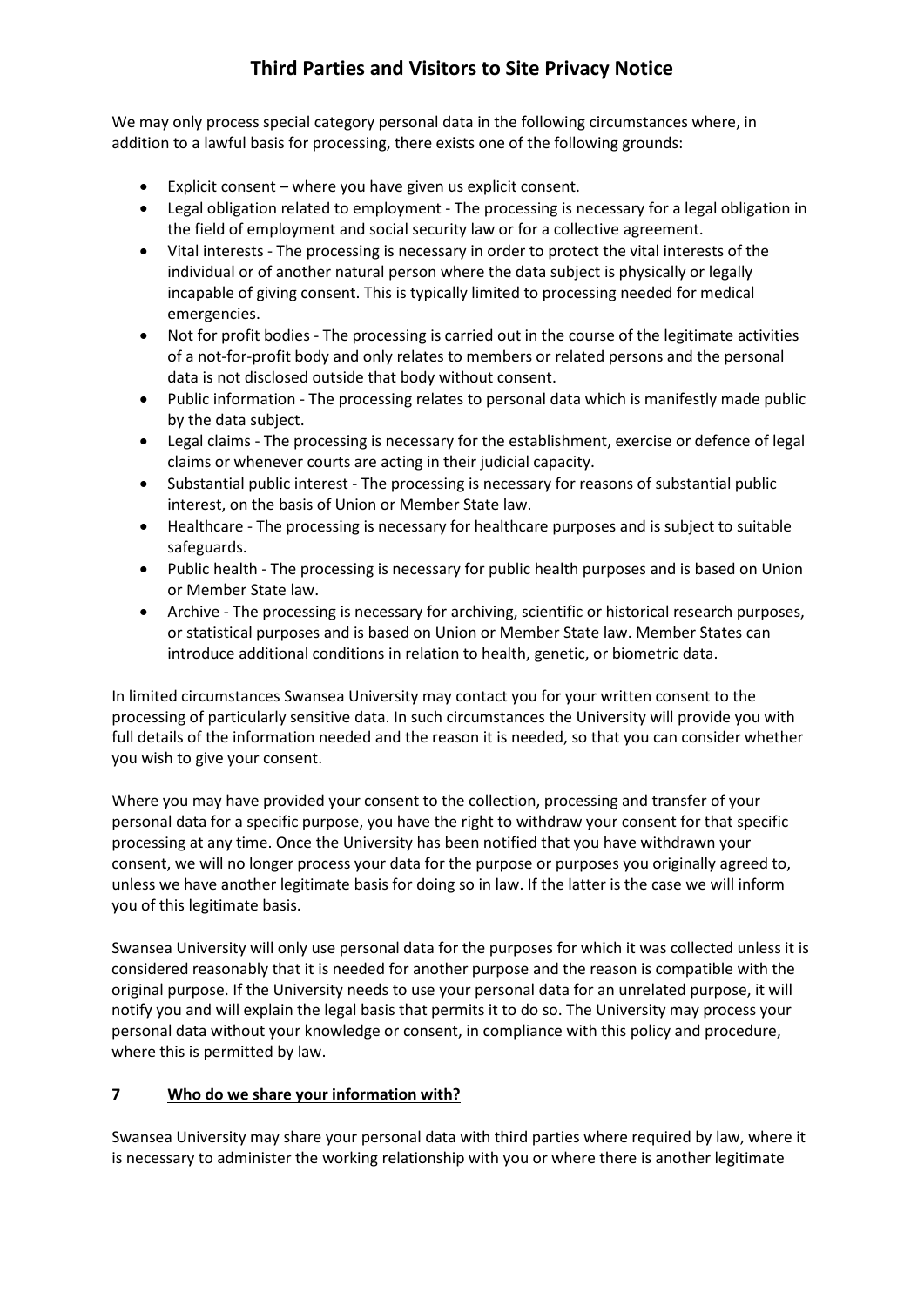interest in so doing including, but not limited to, for joint appointments with other external organisations.

## **8 International Transfer of Your Information**

We do not routinely transfer any of your personal data outside the EU. Any transfers that do occur will be done in line with the GDPR.

## **9 How Long Do We Keep Your Information For?**

To make sure we meet our legal data protection and privacy obligations, we only hold on to your information for as long as we actually need it for the purposes we acquired it in the first place.

To determine the appropriate retention period for personal data, we consider the amount, nature, and sensitivity of the personal data, the potential risk of harm from unauthorised use or disclosure of your personal data, the purposes for which we process your personal data and whether we can achieve those purposes through other means, and the applicable legal requirements.

Personal data specifically collected for the purpose of the NHS Wales Test, Trace, Protect Service will be held for 21 days from the date of each separate visit made.

Please refer to our retention policy/schedule [https://www.swansea.ac.uk/aboutus/compliance/records-management/] for further details

## **10 Individual rights**

Data protection legislation provides individuals with a number of different rights in relation to their data. These are listed below and apply in certain circumstances:

- **Request access** to your personal information (commonly known as a "data subject access request"). This enables you to receive a copy of the personal information we hold about you and to check that we are lawfully processing it.
- **Request correction** of the personal information that we hold about you. This enables you to have any incomplete or inaccurate information we hold about you corrected.
- **Request erasure** of your personal information. This enables you to ask us to delete or remove personal information where there is no good reason for us continuing to process it. You also have the right to ask us to delete or remove your personal information where you have exercised your right to object to processing (see below).
- **Object to processing** of your personal information where we are relying on a legitimate interest (or those of a third party) and there is something about your particular situation which makes you want to object to processing on this ground. You also have the right to object where we are processing your personal information for direct marketing purposes.
- **Request the restriction of processing** of your personal information. This enables you to ask us to suspend the processing of personal information about you, for example if you want us to establish its accuracy or the reason for processing it.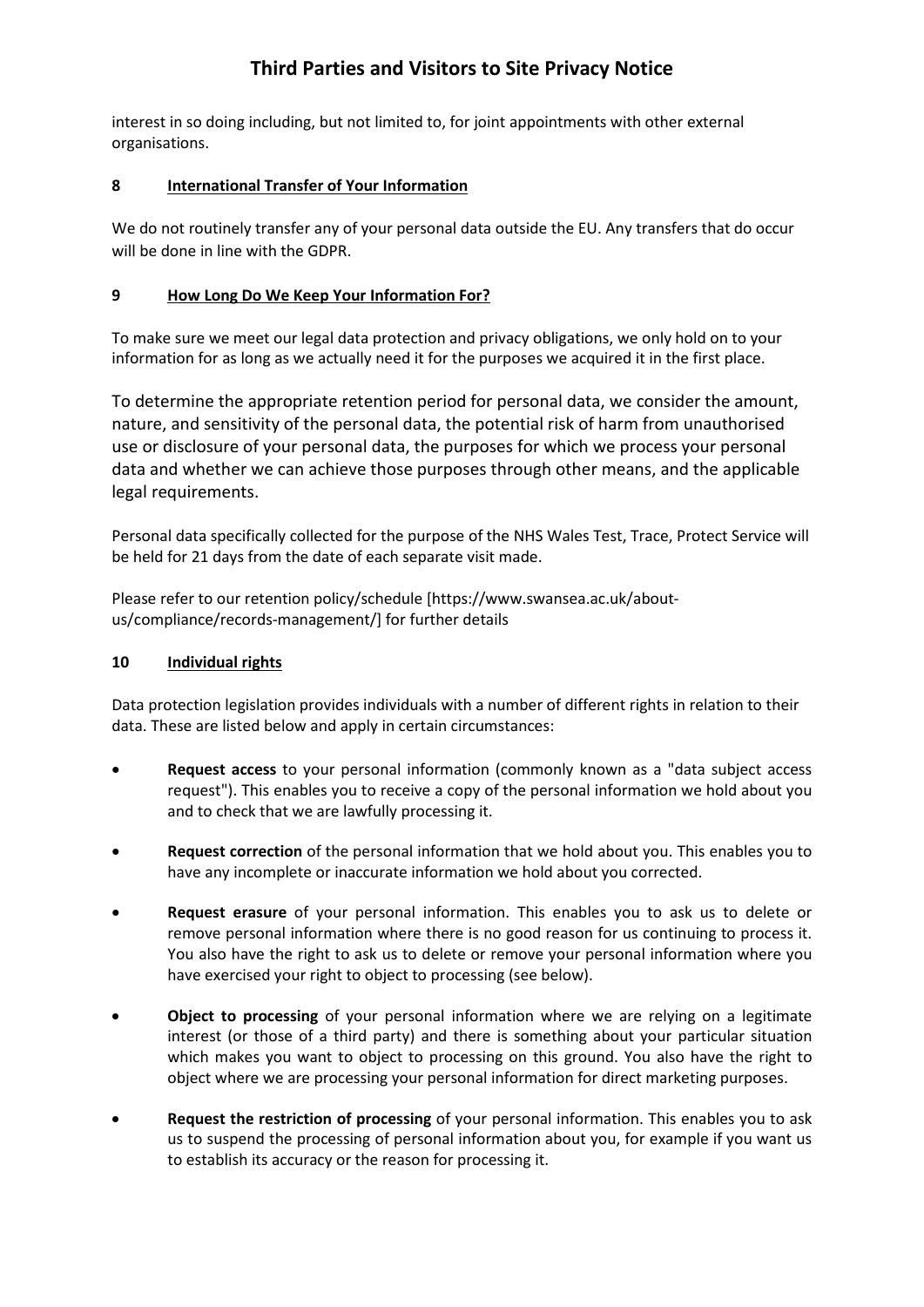• **Request data portability** of your personal information. In certain circumstances, you may have the right to require that we provide you with an electronic copy of your personal information either for your own use or so that you can share it with another organisation. Where this right applies, you can ask us, where feasible, to transmit your personal data directly to the other party.

If you want to review, verify, correct or request erasure of your personal information, object to the processing of your personal data, or request that we transfer a copy of your personal information to another party, please contact:

Mrs Bev Buckley Directorate Support Manager and Data Protection Officer Vice-Chancellor's Office Swansea University Singleton Park Swansea SA2 8PP Email: [dataprotection@swansea.ac.uk](mailto:dataprotection@swansea.ac.uk)

### **No fee usually required**

You will not have to pay a fee to access your personal information (or to exercise any of the other rights). However, we may charge a reasonable fee if your request for access is clearly unfounded or excessive. Alternatively, we may refuse to comply with the request in such circumstances.

### **What we may need from you**

We may need to request specific information from you to help us confirm your identity and ensure your right to access the information (or to exercise any of your other rights). This is another appropriate security measure to ensure that personal information is not disclosed to any person who has no right to receive it.

## **11 Ability to withdraw consent**

Where your personal data is processed on the basis of your consent or explicit consent, you have the right to withdraw your consent to the processing at any time. You can do this by emailing the Data Protection Officer at [dataprotection@swansea.ac.uk.](mailto:dataprotection@swansea.ac.uk) Any withdrawal of consent will not affect the lawfulness of any processing of your personal data based on consent before the withdrawal is notified.

## **12 Consequences of not providing the data when based on statutory or contractual requirement**

The University will not be able to enrol you as a member of staff if you refuse to provide the necessary information when based on contract or statutory requirement.

## **13 Accuracy**

If any of your personal details change during your engagement with the University you should contact a relevant member of staff to notify them and provide them with the updated accurate information.